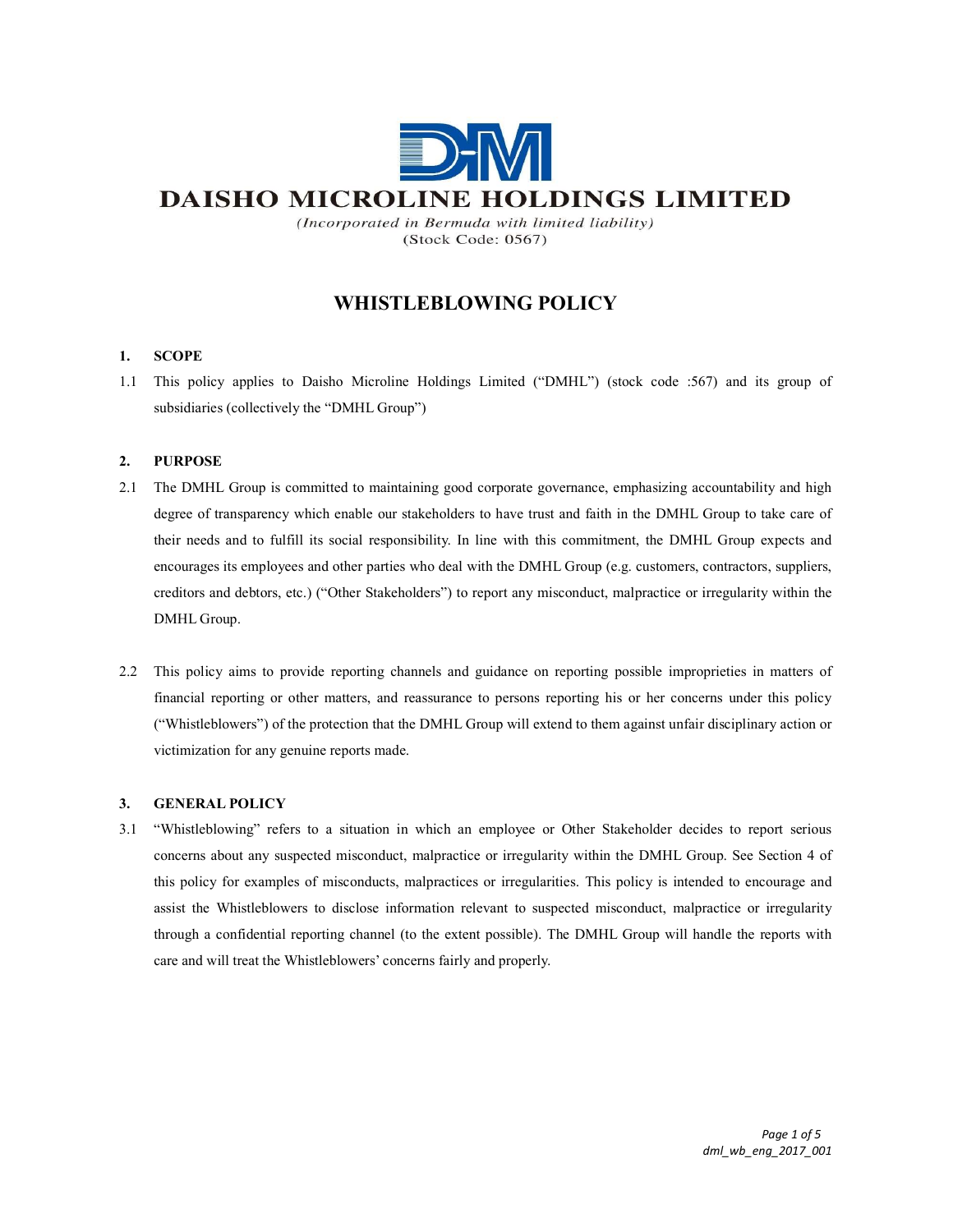#### 4. MISCONDUCT, MALPRACTICE AND IRREGULARITY

- 4.1 It is impossible to give an exhaustive list of the activities that constitute misconduct, malpractice or irregularity covered by this policy. The DMHL Group expects all employees and Other Stakeholders to observe and apply principles of ethics in the conduct of the DMHL Group's business or in dealing with the DMHL Group respectively. Behavior that is not in line with the principles of ethics could constitute a misconduct, malpractice or irregularity that should be reported.
- 4.2 The principles of ethics include but are not confined to:
	- No fraudulent or corrupt conduct;
	- Compliance with the DMHL Group's policies and procedures;
	- Compliance with laws, rules and regulations;
	- Compliance with financial controls and reporting requirements;
	- Protection of information, records and assets;
	- Prompt response to incidence and obligation to notify;
	- Compliance with the health, safety and environment requirements;
	- No harmful, discriminatory or retaliatory action taken against a Whistleblower for having made a report under this policy; and
	- No deliberate concealment of information concerning any of the matters listed above.
- 4.3 Please note that complaints related to customer services or products, as well as loss of properties on the DMHL Group premises or under the DMHL Group's custody, are normally not reported under this policy, unless they involve misconduct, malpractice or irregularity as listed above. Otherwise, they are handled by the relevant functions (e.g. customer service or security).

#### 5. PROTECTION FOR WHISTLEBLOWERS

- 5.1 Whistleblowers making genuine and appropriate reports are assured of fair treatment. In addition, employees of the DMHL Group are also assured of protection against unfair dismissal, victimization or unwarranted disciplinary action.
- 5.2 The DMHL Group reserves the right to take appropriate actions against anyone (employees or Other Stakeholders) who initiates or threatens to initiate retaliation against the Whistleblowers. In particular, employees who initiate or threaten retaliation will be subject to disciplinary actions, which may include summary dismissal.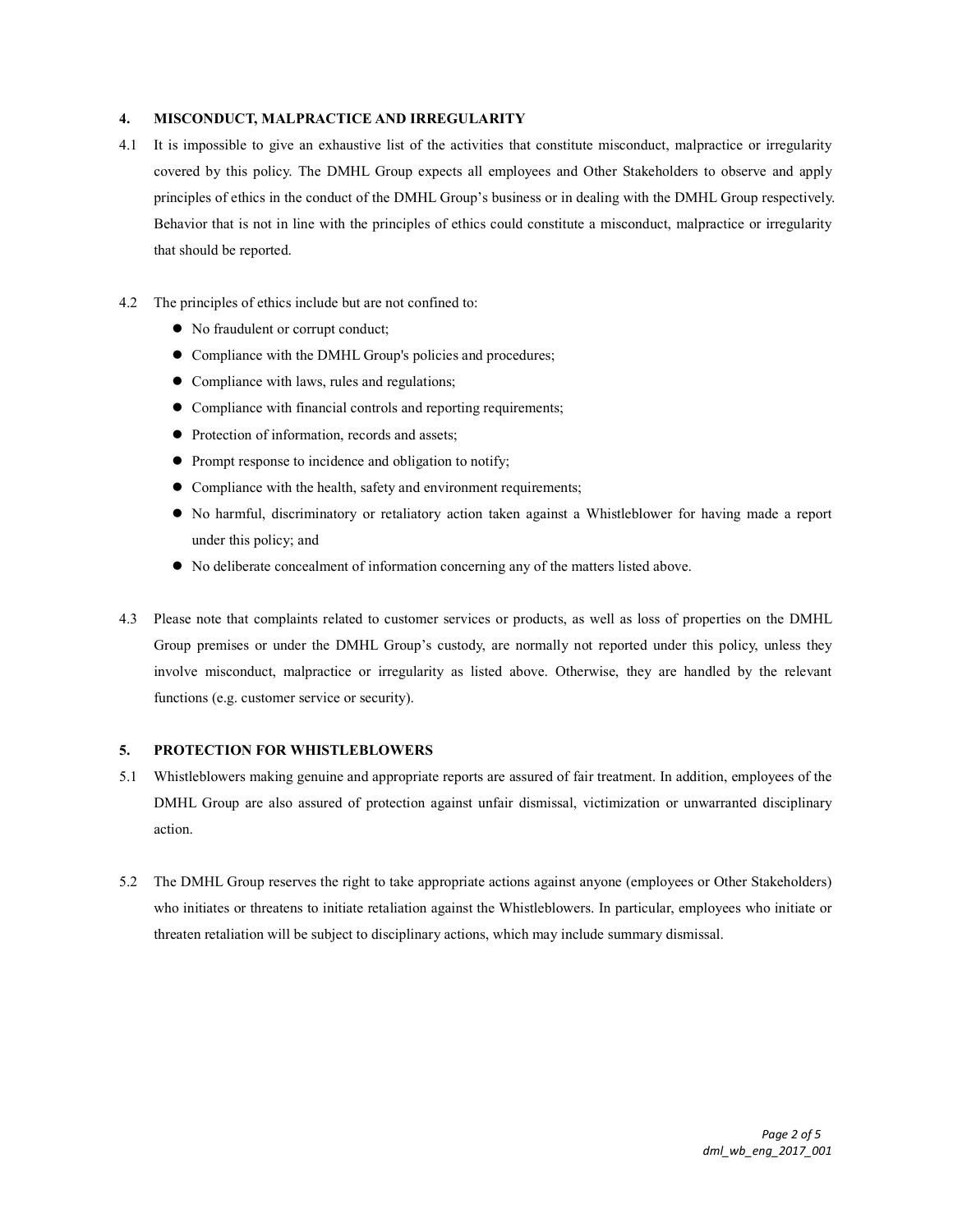#### 6. CONFIDENTIALITY

- 6.1. The DMHL Group will make every effort to keep the Whistleblower's identity confidential. In order not to jeopardize the investigation, the Whistleblower is also required to keep confidential the fact that he or she has filed a report, the nature of concerns and the identities of those involved.
- 6.2 There may be circumstances in which, because of the nature of the investigation, it will be necessary to disclose the Whistleblower's identity. If such circumstances exist, the DMHL Group will endeavor to inform the Whistleblower that his or her identity is likely to be disclosed.
- 6.3 Should an investigation lead to a criminal prosecution, it may become necessary for the Whistleblower to provide evidence or be interviewed by relevant authorities.
- 6.4 In some circumstances, the DMHL Group may have to refer the matter to relevant authorities without prior notice or consultation with the Whistleblower.

## 7. REPORTING CHANNELS

7.1 The Whistleblowers should make their reports to the Chairman of the Audit Committee of the Company in writing by post in a sealed envelope clearly marked "To be opened by addressee only" at: -

> Hong Kong Office Units 1-2, 16/F., Nan Fung Commercial Centre, No. 19 Lam Lok Street, Kowloon Bay, Hong Kong or PRC Office Suwa Scientific Park, Zhen Nan Shan, Huizhou, GuangDong, China

- 7.2 A report may also be submitted to the Chairman of the Audit Committee of the Company via the following email addresses: whistleblower@daisho-microline.com.hk
- 7.3 To facilitate the handling of the reports, a standard template (Whistleblowing Report Template) is attached in Appendix 1 of this policy for reference.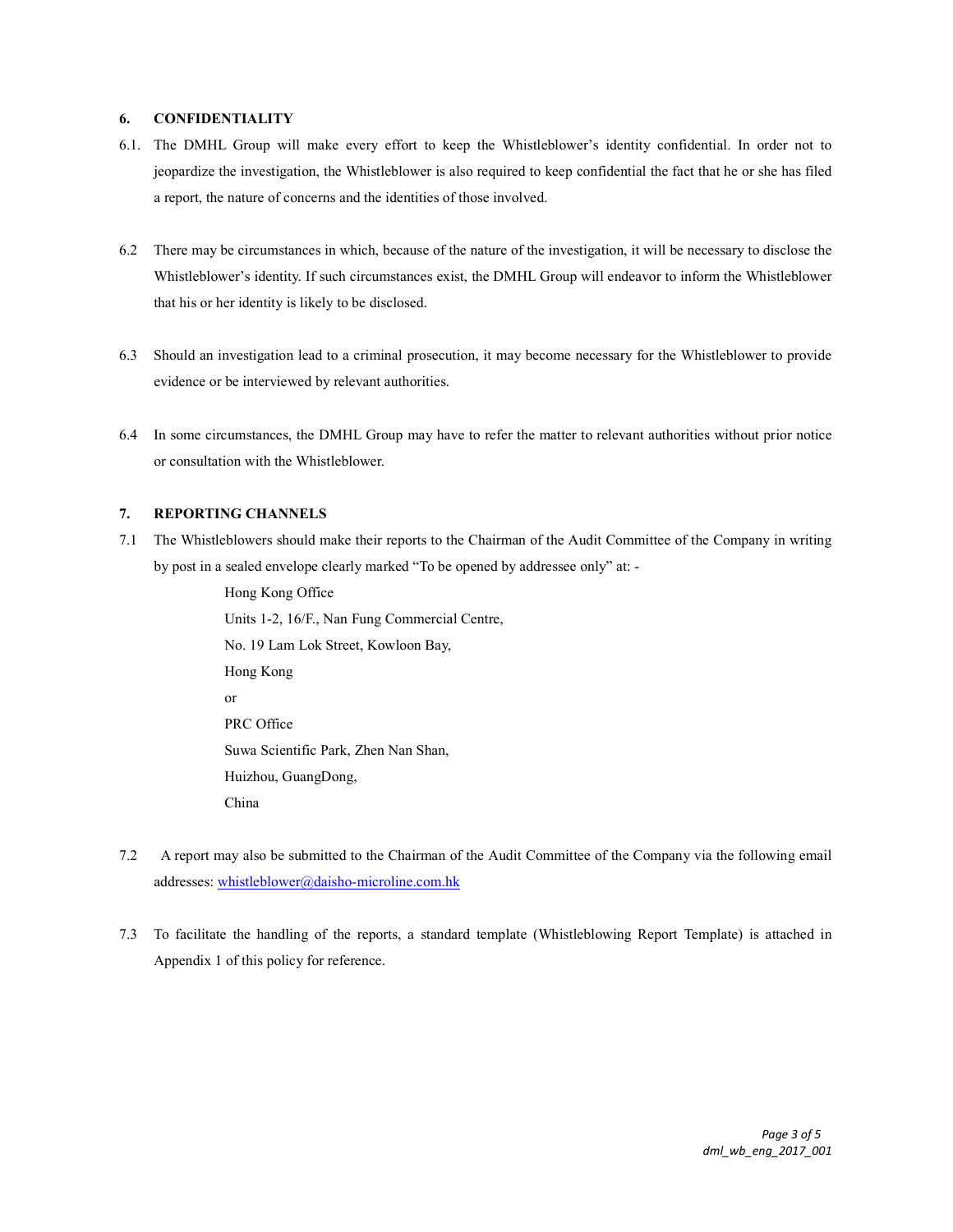- 7.4 While the DMHL Group does not expect the Whistleblower to have absolute proof of the misconduct, malpractice or irregularity reported, the report made under this policy should show the reasons for the concerns.
- 7.5 Any business units or functions in receipt of a report alleging any of the misconduct, malpractice or irregularity as stated in Section 4 of this policy shall redirect the report to the Internal Control Department ("ICD")of the Company. DMHL will handle such report in the same manner as stipulated in this policy.

## 8. ANONYMOUS REPORT

8.1 As the DMHL Group takes reporting of misconducts, malpractices and irregularities seriously and wants to conduct warranted investigations of both potential and actual violations, anonymous reports in general will not be acted upon. Therefore, it is strongly recommended that the report should not be made anonymously.

## 9. INVESTIGATION

- 9.1 Upon receipt of a report through the channels described in Section 7 of this policy, our independent directors will form a Screening Committee, and will evaluate the validity and relevance of the concerns raised, and to decide if a full investigation is necessary.
- 9.2 The format and length of an investigation will vary depending upon the nature and particular circumstances of each report made. The matters raised may:
- be investigated internally;
- be referred to the external auditors;
- be referred to the relevant public bodies or regulatory/law enforcement authorities; and/or
- form the subject of any other actions as the Audit Committee of the Board of DMHL ("BAC") may determine in the best interest of the DMHL Group.
- 9.3 If there is sufficient evidence to suggest that a case of possible criminal offence or corruption exists, the matter will be reported to relevant local authorities (for instance, the Independent Commission Against Corruption in Hong Kong, the Public Security Bureau in China, etc) by the ICD.
- 9.4 In some situations (e.g. in case of possible criminal offence), BAC may have to refer the matter together with the relevant information to relevant authorities. Please note that once the matter is referred to relevant authorities, DMHL will not be able to take further action on the matter.